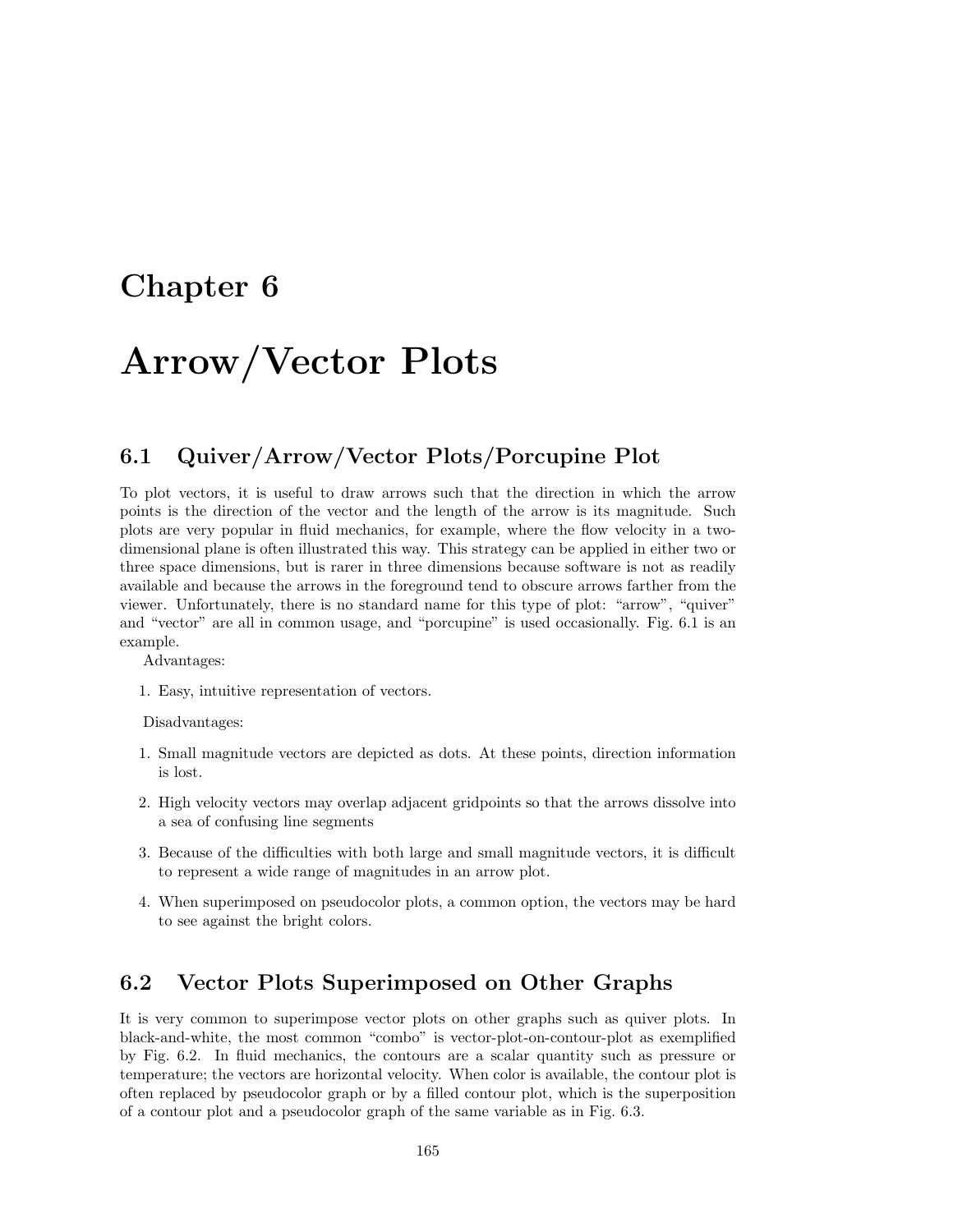But what if one wants two scalar variables plus a vector? A good triple combo is to combine a pseudocolor plot of one with a contour plot of the second scalar plus a vector plot.

The great pitfall of "combo" plots is that the pseudocolor graph tends to visually overwhelm the vector field. Only a well-motivated reader who studies the graph for a few seconds will identify the patterns in the vectors. Furthermore, because the colors of the pseudocolor image are varying, some vectors which are superimposed on dull hues may be rather difficult to see.

Indeed, it was necessary to reduce the number of points in the grid to 21 x 21 so that the vectors would be readily visible in Fig. 6.3. The only vector arrows which are easily seen against the background of bold reds, yellows, and blues are big arrows.

In black-and-white graphs, it is difficult to use the convention of showing negative-valued contours as dashed lines because the dashes are too faint to be easily distinguished from the vectors.



Figure 6.1: A schematic two-dimensional vector field, plotting by drawing arrows who direction is that of that of the vector and whose length is proportional to the magnitude of the vector at that point in the  $(x, y)$  plane. The center of the field illustrates a generic defect of arrow plots: where the magnitude of the vector is small, the arrows are so short that it is difficult to percieve either their direction or relative magnitude.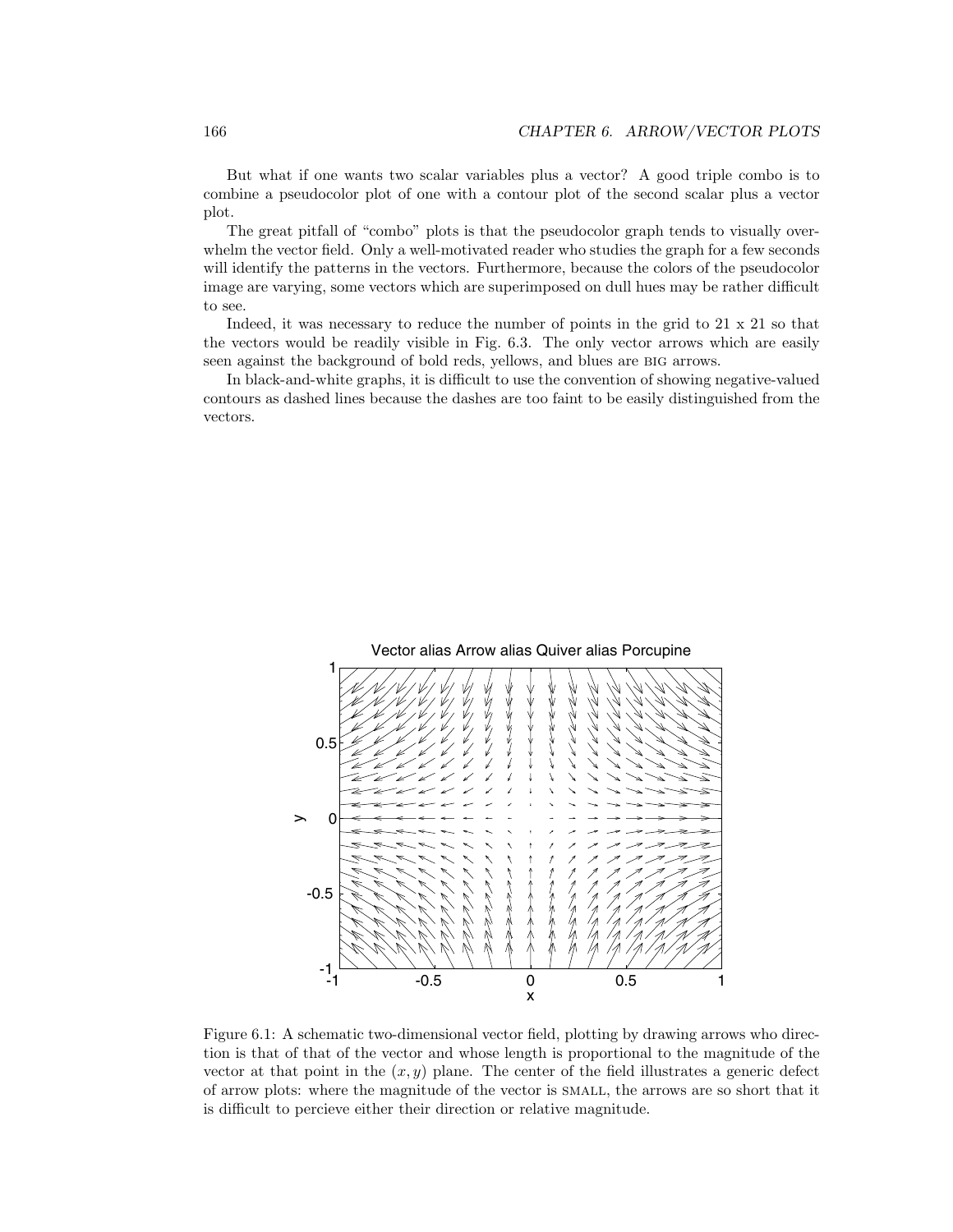

## Superimposed Contour & Quiver Plots

Figure 6.2: Quiver (vector) plot superimposed on a contour plot of a different field. The vectors show the horizontal velocity with the length of the vector equal to the magnitude of the vector. The contours of the pressure or height field. (Equatorial Rossby wave, plotted versus longitude (*x*) and latitude (*y*).)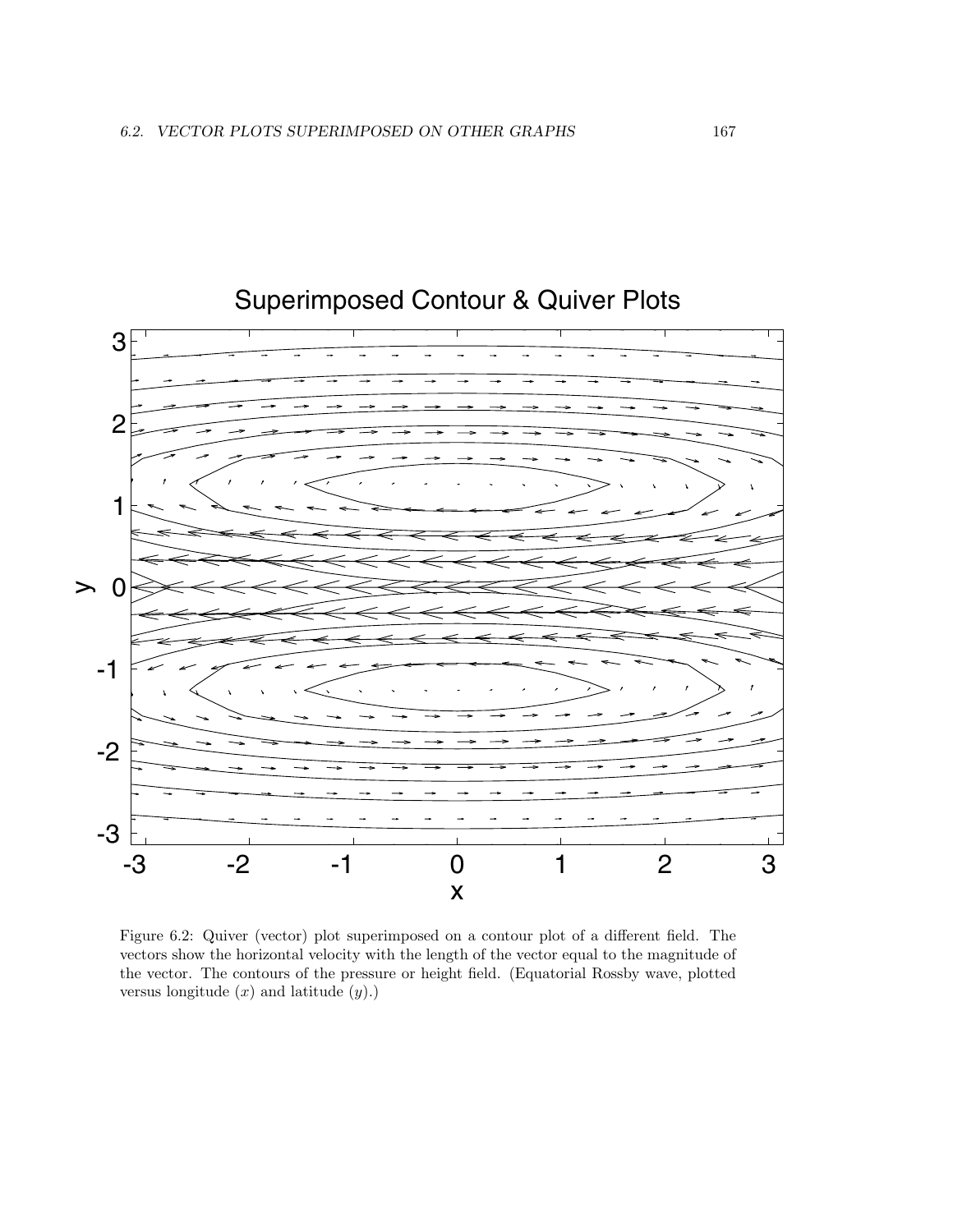

## superimposed vector & pseudocolor plots

Figure 6.3: Same as the previous figure except that the contour plot is replaced by a pseudocolor graph of the pressure. The density of the grid for the vectors had to be reduced only 21 x 21 so that the vectors would be sufficiently large to be visible when superimposed on the pseudocolor graph.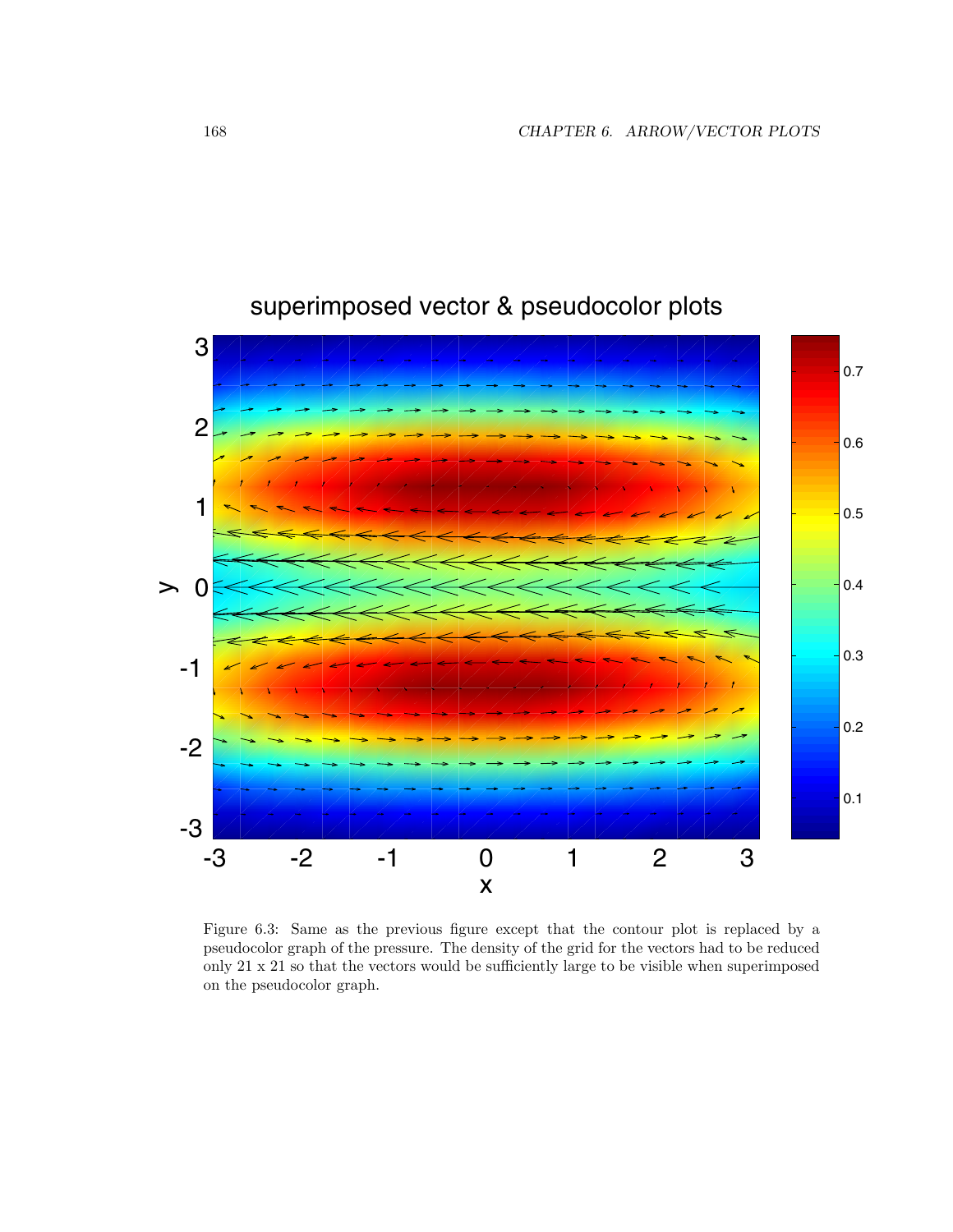### **6.3** Vectors Derived from Scalars: Gradients and Hamiltonian-**Field/Streamfunction Flow**

Arrow plots are used not only to plot quantities that are vectors in and of themselves, but these species of graph can be applied to analyze scalars by plotting vector fields DERIVED from the scalar-valued quantity. In electrostatics, for example, the gradient of the potential is the electric field; in fluid mechanics, the gradient of the velocity potential gives the irrotational flow associated with the potential. The components of the gradient are

$$
\left(\frac{\partial f}{\partial x}, \frac{\partial f}{\partial y}\right) \tag{6.1}
$$

Similarly, in physics, one can define a "Hamiltonian gradient" which is a sort of skewed gradient. In fluids, the components of a nondivergent velocity field in two dimensions are related to the streamfunction  $\psi$ , which is a scalar, by

$$
u = -\frac{\partial \psi}{\partial y}, \qquad v = \frac{\partial \psi}{\partial x} \tag{6.2}
$$

The derived vector fields are sufficiently important that Mathematica has one-line plot commands to generate an arrow plot of the derived vector from an input of an array of values of the scalar: **PlotGradientField** and **PlotHamiltonianField**. Matlab does not, but does contain a built-in function  $[f\mathbf{x}, f\mathbf{y}] = \mathbf{gradient}(f)$ , which will compute the gradient through finite differences. This makes it possible to compute either the gradient or "Hamiltonian gradient" in two lines.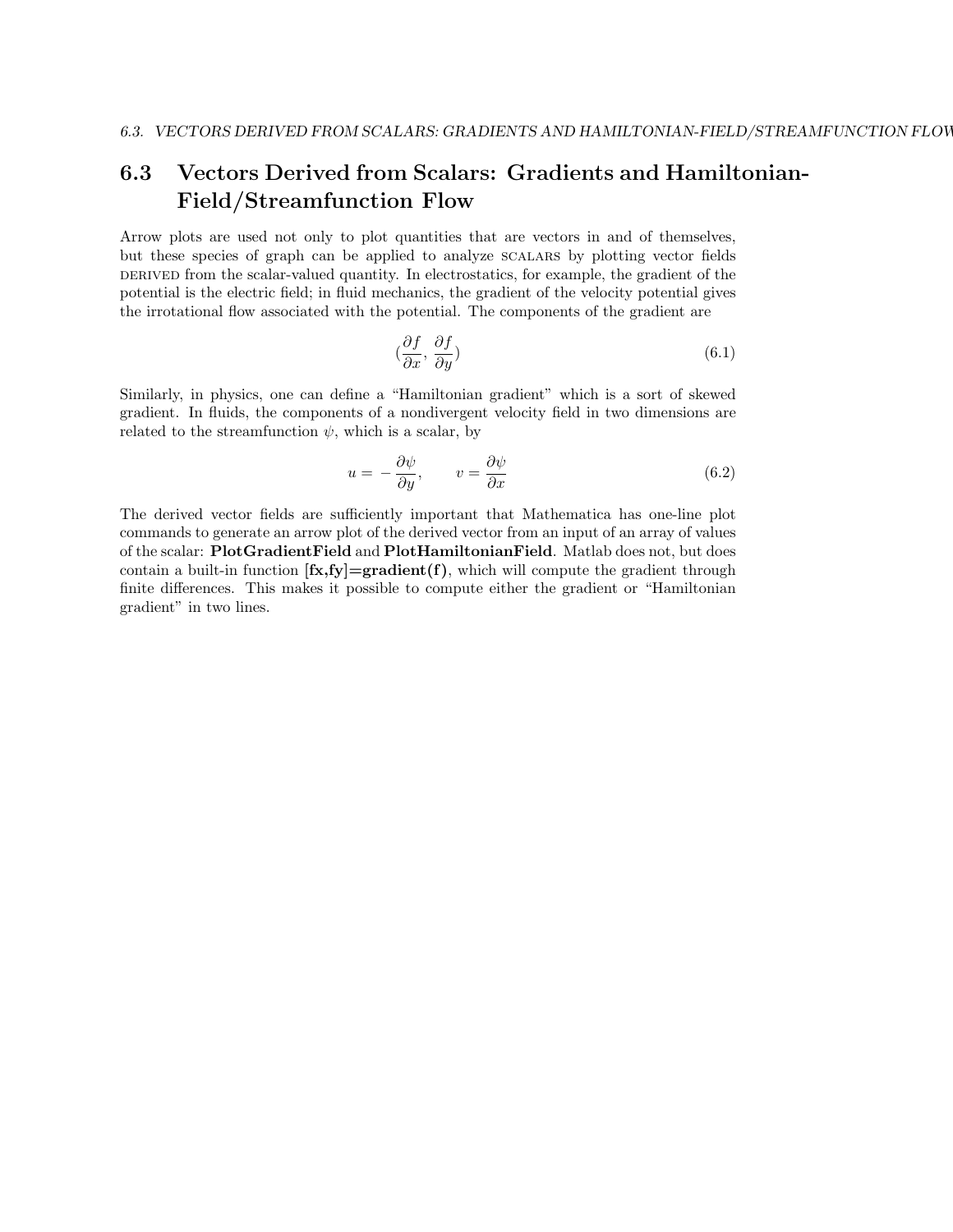

Figure 6.4: Upper left: contours of  $\psi = \sin(\pi x) \cos(\pi y)$ . Lower left: vector plot of the gradient of  $\psi$ ,  $(\psi_x, \psi_y)$ . Lower right: the vector field  $(-\psi_y, \psi_x)$ . This is called a "Hamiltonian gradient" by physicists and a "two-dimensional incompressible flow derived from the streamfunction *ψ*" by fluid dynamicists.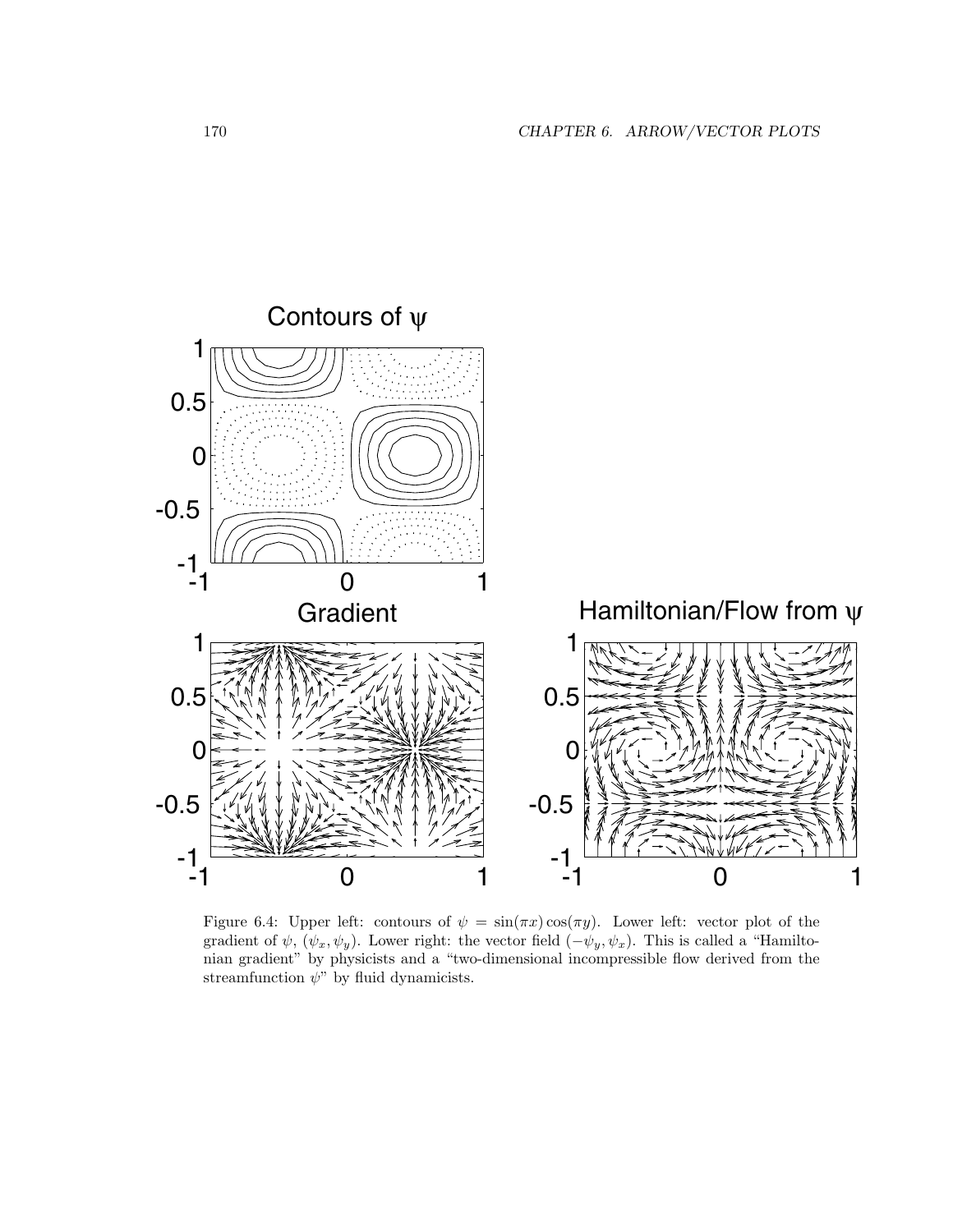#### **6.4 Area Quiver Plots**

In this variant, the *thickness* and *length* of the arrows are *both* varied so that the magnitude of the vector is proportional to the area of the arrow rather than its length. A schematic example is shown in Fig. 6.5.

Advantages:

- 1. One can represent a wider range of magnitudes without having the arrows shrink to dots or overlap one another.
- 2. strong currents are marked by thick arrows versus the thin arrows seen elsewhere, which makes the jets easier to identify.

Disadvantages:

Areas are more difficult for the eye to judge than lengths.



Figure 6.5: A variant of the vector or quiver plot in which the area of the vectors denotes the magnitude of the vector. (Note that this variant is rare; it is much more common to denote magnitude by the LENGTH of the vectors only.)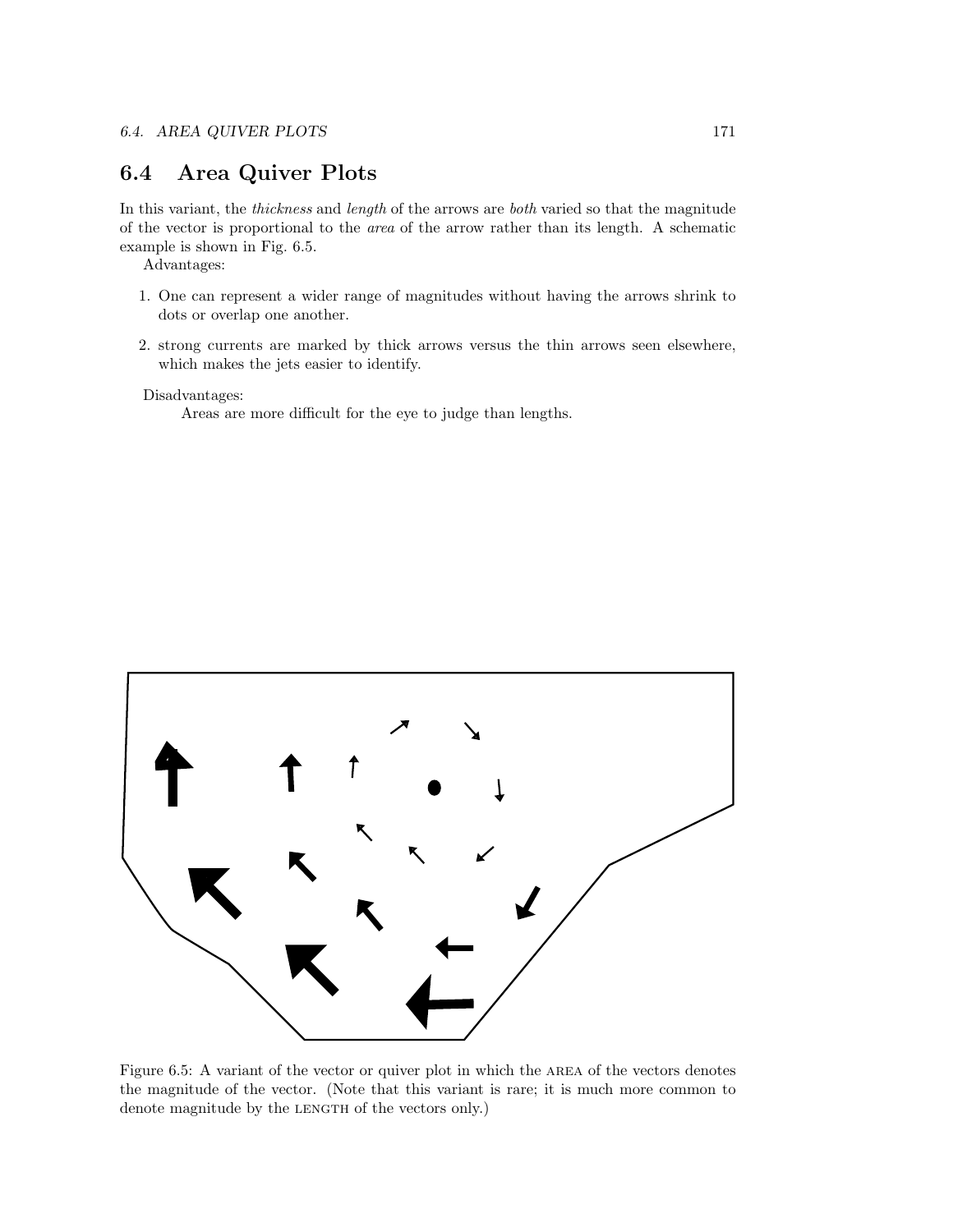### **6.5 Three-Dimensional Arrow/Vector/Quiver Plots**

Matlab has command **quiver3** to compute three-dimensional vector plots. Its syntax is

#### linehandles=quiver $3(x,y,z,u,v,w);$

where *x, y, z* are vectors of points that specify a point in space as  $(x(i), y(i), z(i))$  and where *u, v, w* are arrays that specify the components of the three-dimensional vector field at these points. (Because early versions of Matlab could not handle three-dimensional vectors, the **quiver3** function assumes that all its arguments are vectors; if the points lie on a rectangular array with *nx* points in *x*, *ny* points in *y*, and *nz* points in *z*, then each of the six input vectors is of length *nxnynz*.) The function returns an array of linehandles which can be used to manipulate the plot.

The great disadvantage of three-dimensional quiver plots is that the projection of the three-dimensional array of arrows onto a two-dimensional flat screen or paper gives a very busy graph with limited depth cues so that is often impossible for the eye to make sense of it. Fig. 6.6, which shows the initial velocity for a celebrated fluid mechanics flow called the Taylor-Green flow, is an illustration. The Taylor-Green flow is an array of vortices, but one can derive only the vaguest sense of the vortices from the plot.

Another drawback is to have any hope of making sense of the vectors, the grid of arrows must be rather coarse. The Taylor-Green plot on a denser grid is even more incompressible, but the 11 x 11 x 5 grid illustrated is very coarse, and obviously makes many of the finer features of the vector field invisible even in principle. (In practice, it is often difficult to perceive even the coarsest features of the field.)

Because of these disadvantages, it is likely that widespread use of three-dimensional arrow plots will have to wait until either three-dimensional holographic computer displays or stereo computer monitor glasses are available.

Still, one can fiddle with three-dimensional quiver plots to improve visualizability. Fig. **??** shows the same plot as in the previous figure except that changes have been made to make the diagram easier to comprehend:

- 1. Grid is reduced to 6 x 6 x 3.
- 2. Different vertical levels are color-coded: red at the top, black in the middle, and blue at  $z=0$ .
- 3. Only 1/8 of the period box is illustrated.

The reduction of the volume which is illustrated by a factor of two in each dimension is possible because the Taylor-Green flow is the product of trigonometric functions of period two. It follows that knowledge of the flow in the box  $[0,1]x[0,1]x[0,1]$  is sufficient to depict the flow in the remaining seven cubes of the period box.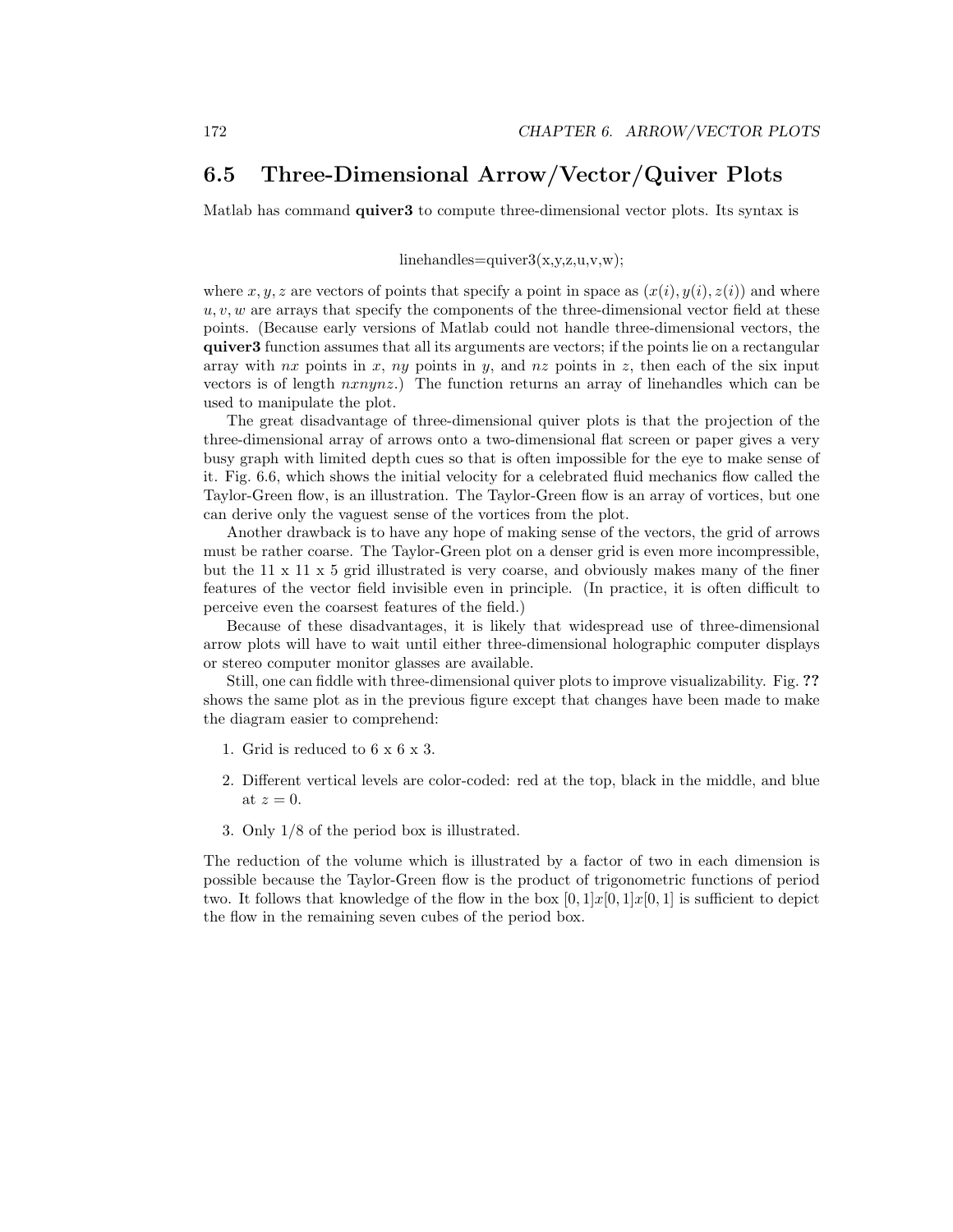

Figure 6.6: A three-dimensional vector field, the initial velocity for the Taylor-Green flow of incompressible, homogeneous turbulence theory. The components are  $u =$  $\sin(\pi x) \cos(\pi y) \cos(\pi z), v = -\cos(\pi x) \sin(\pi y) \cos(\pi z), w = \sqrt{\frac{2}{3}} \cos(\pi x) \cos(\pi y) \sin(\pi z).$